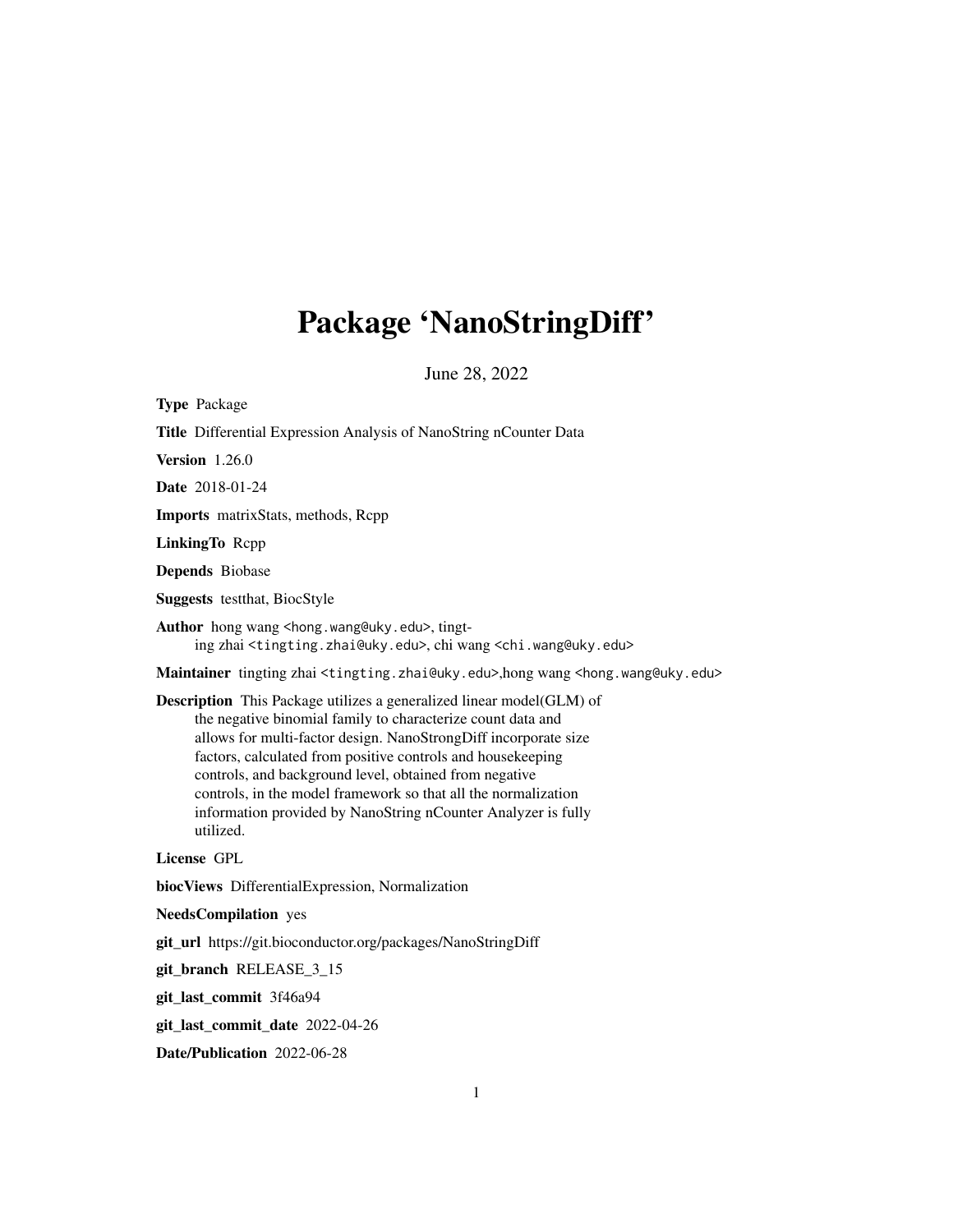## <span id="page-1-0"></span>R topics documented:

| housekeepingControl $\ldots \ldots \ldots \ldots \ldots \ldots \ldots \ldots \ldots \ldots \ldots \ldots 5$ |  |  |  |  |  |  |  |  |  |  |  |  |  |
|-------------------------------------------------------------------------------------------------------------|--|--|--|--|--|--|--|--|--|--|--|--|--|
|                                                                                                             |  |  |  |  |  |  |  |  |  |  |  |  |  |
|                                                                                                             |  |  |  |  |  |  |  |  |  |  |  |  |  |
|                                                                                                             |  |  |  |  |  |  |  |  |  |  |  |  |  |
|                                                                                                             |  |  |  |  |  |  |  |  |  |  |  |  |  |
|                                                                                                             |  |  |  |  |  |  |  |  |  |  |  |  |  |
|                                                                                                             |  |  |  |  |  |  |  |  |  |  |  |  |  |
|                                                                                                             |  |  |  |  |  |  |  |  |  |  |  |  |  |
|                                                                                                             |  |  |  |  |  |  |  |  |  |  |  |  |  |
|                                                                                                             |  |  |  |  |  |  |  |  |  |  |  |  |  |

NanoStringDiff-package

*A short title line describing what the package does*

### Description

A more detailed description of what the package does. A length of about one to five lines is recommended.

### Details

This section should provide a more detailed overview of how to use the package, including the most important functions.

### Author(s)

Your Name, email optional.

Maintainer: Your Name <your@email.com>

### References

This optional section can contain literature or other references for background information.

### See Also

Optional links to other man pages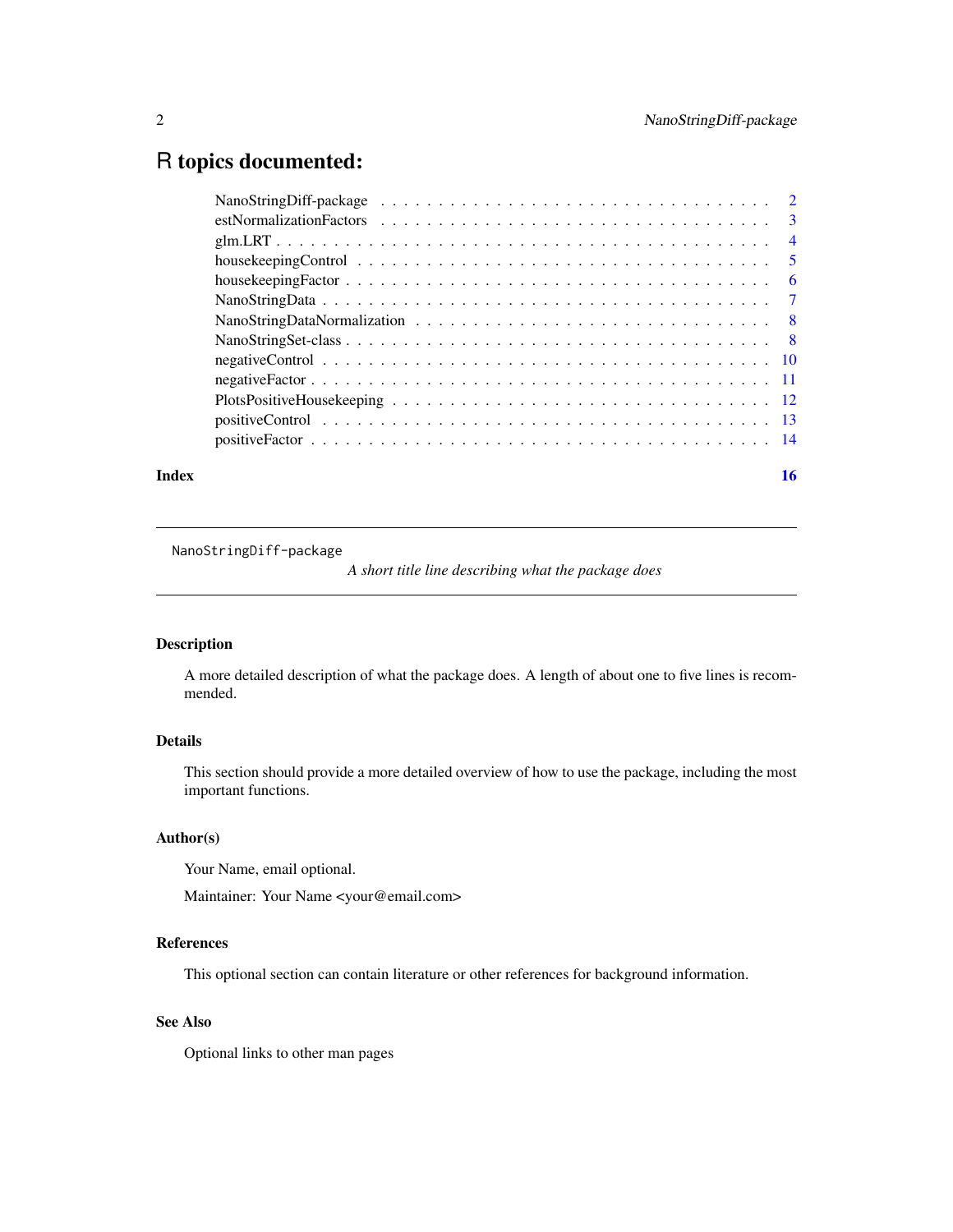### <span id="page-2-0"></span>estNormalizationFactors 3

### Examples

```
## Not run:
   ## Optional simple examples of the most important functions
   ## These can be in \dontrun{} and \donttest{} blocks.
```
## End(Not run)

#### estNormalizationFactors

*estimate normalization factors,include positive size factors, background noise, housekeeping size factors.*

### Description

This function estimates positive size factors, background noise and housekeeping size factors for the input "NanoStringSet" object and return the same object with positiveFactor, negativeFactor and housekeepingFactor slots filled or replaced.

#### Usage

estNormalizationFactors(NanoStringData)

#### Arguments

NanoStringData An object of "NanoStringSet" class.

### Value

The same "NanoStringSet" object with positiveFactor, negativeFactor and housekeepingFactor field filled or replaced.

#### Author(s)

hong wang <hong.wang@uky.edu> chi wang <chi.wang@uky.edu>

### Examples

```
data(NanoStringData)
NanoStringData=estNormalizationFactors(NanoStringData)
pf=positiveFactor(NanoStringData)
nf=negativeFactor(NanoStringData)
hf=housekeepingFactor(NanoStringData)
```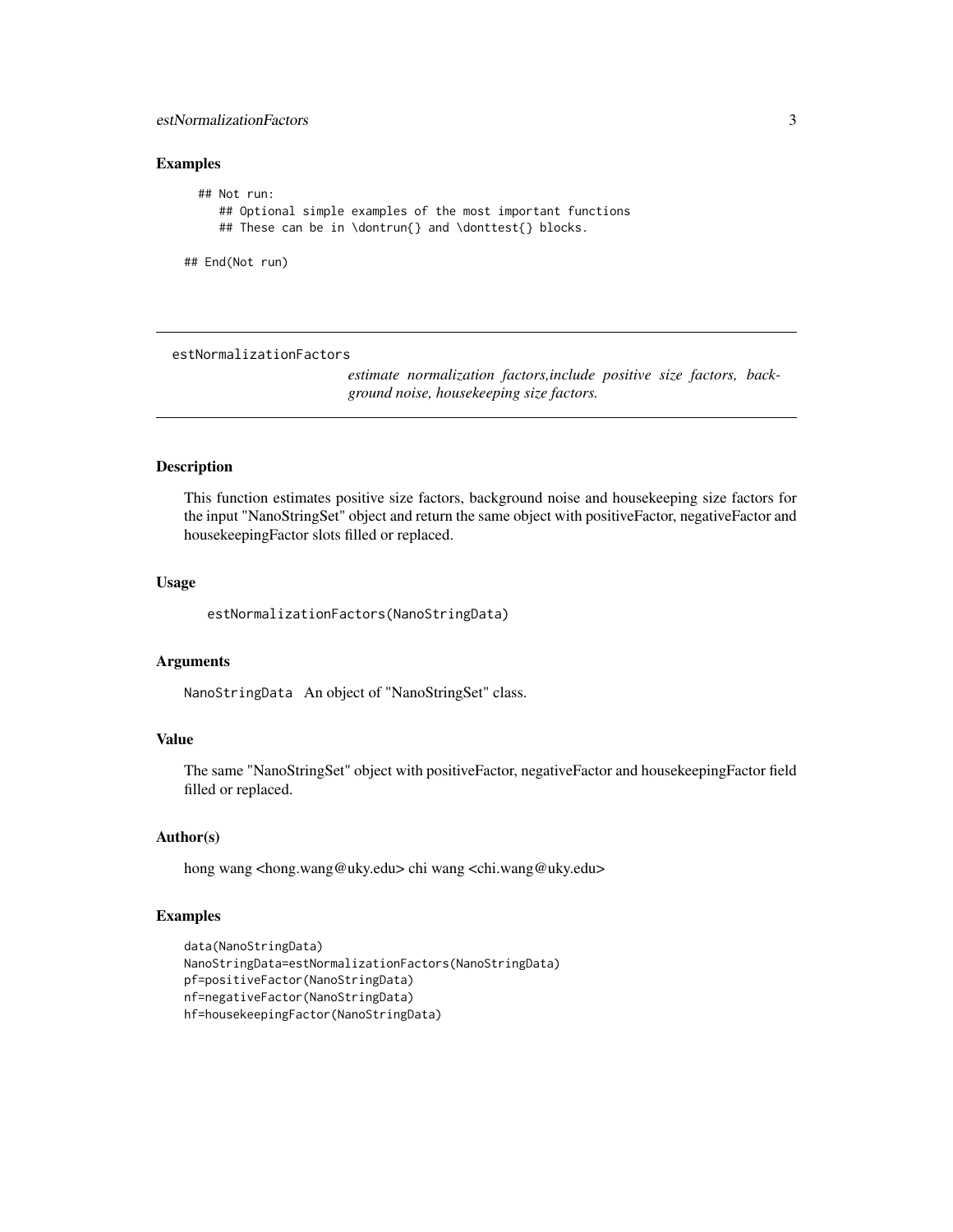<span id="page-3-0"></span>

### Description

The method considers a generalized linear model of the negative binomial family to characterize count data and allows for multi-factor design. The method propose an empirical Bayes shrinkage approach to estimate the dispersion parameter and use likelihood ratio test to obtain p-value.

### Usage

glm.LRT(NanoStringData,design.full,Beta=ncol(design.full), contrast=NULL)

### Arguments

|             | NanoStringData An object of "NanoStringSet" class.                                                                                                                                                                                        |
|-------------|-------------------------------------------------------------------------------------------------------------------------------------------------------------------------------------------------------------------------------------------|
| design.full | numeric matrix giving the design matrix for the generalized linear models under<br>full model, must be of full column rank.                                                                                                               |
| Beta        | integer or character vector indicating which coefficients of the linear model are<br>to be tested equal to zero. Values must be columns or column names of design.<br>Defaults to the last coefficient. Ignored if contrast is specified. |
| contrast    | numeric vector or matrix specifying one or more contrasts of the linear model<br>coefficients to be tested equal to zero.                                                                                                                 |

### Value

| A list         |                                                                                                                                                                                                                                                                                                                        |
|----------------|------------------------------------------------------------------------------------------------------------------------------------------------------------------------------------------------------------------------------------------------------------------------------------------------------------------------|
| table          | A data frame with each row corresponding to a gene. Rows are sorted accord-<br>ing to likelihood ratio test statistics. The columns are: logFC: log fold change<br>between two groups. Ir: likelihood ratio test statictics. pvalue: p-value. qvalue:<br>adjust p-value using the procedure of Benjamini and Hochberg. |
| dispersion     | a vertor of dispersion                                                                                                                                                                                                                                                                                                 |
| log.dispersion |                                                                                                                                                                                                                                                                                                                        |
|                | a vector of log dispersion: log.dispersion=log(dispersion)                                                                                                                                                                                                                                                             |
| design.full    | numeric matrix giving the design matrix under full generalized linear model.                                                                                                                                                                                                                                           |
| design.reduce  | numeric matrix giving the design matrix under reduced generalized linear model.                                                                                                                                                                                                                                        |
| Beta.full      | coefficients under full model.                                                                                                                                                                                                                                                                                         |
| mean.full      | mean value under full model.                                                                                                                                                                                                                                                                                           |
| Beta.reduce    | coefficients under reduced model.                                                                                                                                                                                                                                                                                      |
| mean.reduce    | mean value under reduced model.                                                                                                                                                                                                                                                                                        |
| m0             | hyper-parameter: mean value of the prior distribution of log dispersion                                                                                                                                                                                                                                                |
| sigma          | hyper-parameter: standard deviation of the prior distribution of log dispersion                                                                                                                                                                                                                                        |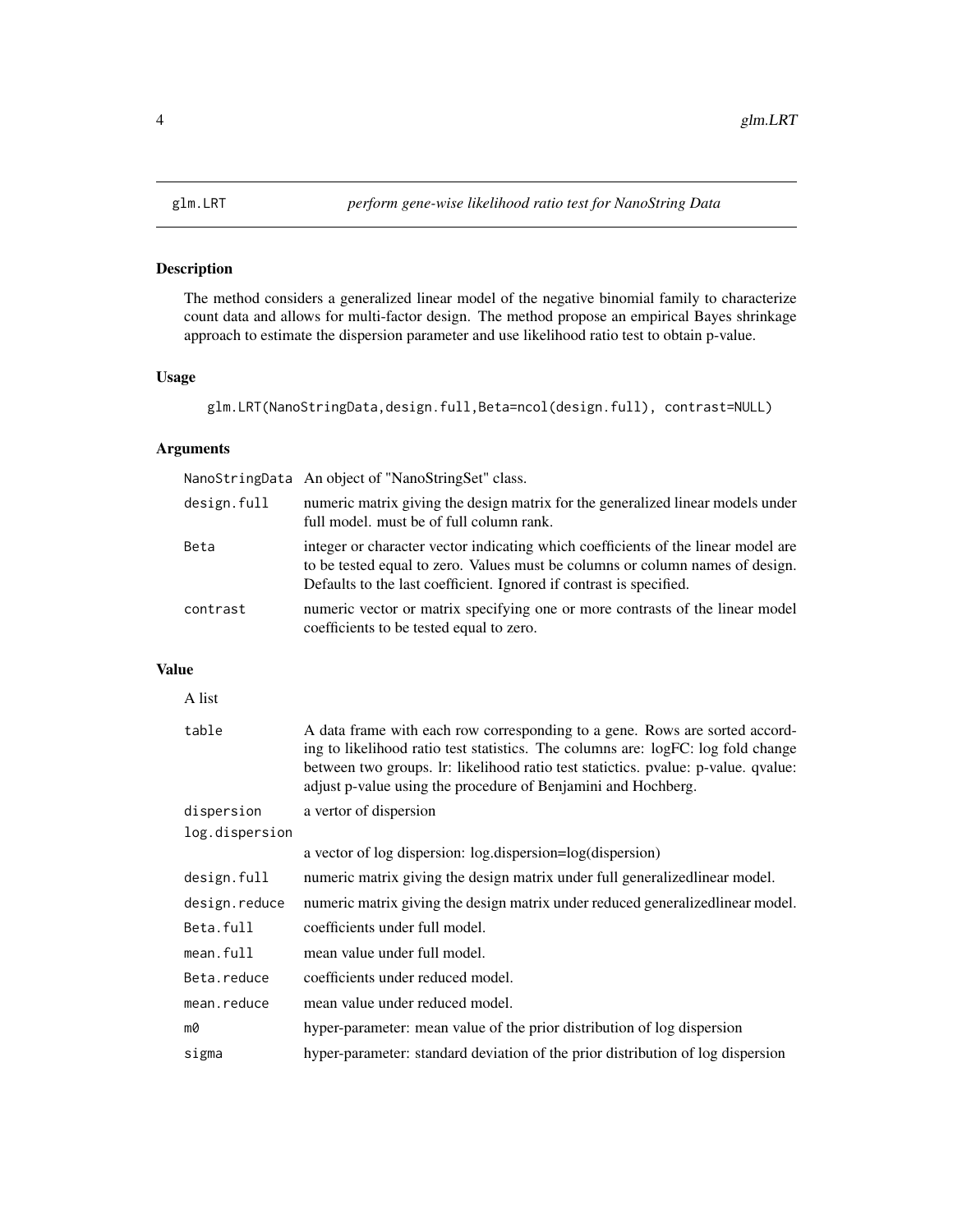### <span id="page-4-0"></span>housekeepingControl 5

#### Author(s)

hong wang<hong.wang@uky.edu> chi wang <chi.wang@uky.edu>

### Examples

```
data(NanoStringData)
NanoStringData=estNormalizationFactors(NanoStringData)
group=pData(NanoStringData)
design.full=model.matrix(~0+factor(group$group))
contrast=c(1,-1)
result=glm.LRT(NanoStringData,design.full,
               Beta=ncol(design.full),contrast=contrast)
head(result$table)
```
housekeepingControl *Acessor functions for the 'housekeepingControl' slot in a NanoStringSet object.*

### Description

user-defined housekeeping control genes can be used to estimate housekeeping factors to adjust variation caused by different sample input.

#### Usage

```
## S4 method for signature 'NanoStringSet'
housekeepingControl(object)
## S4 replacement method for signature 'NanoStringSet, matrix'
housekeepingControl(object) <- value
```
#### Arguments

| object | A NanoStringSet object.                   |
|--------|-------------------------------------------|
| value  | A matrix with housekeeping control genes. |

#### Details

NanoString nCounter analyzer also contains probes for a set of species-specific mRNA housekeeping(reference) genes that are not spike-in the system. Nanostring recommends at least three housekeeping genes, but the more that are included, the more accurate the normalization will be. Housekeeping control genes are expected consistent in their expression levels.

#### Value

A matrix contain housekeeping control genes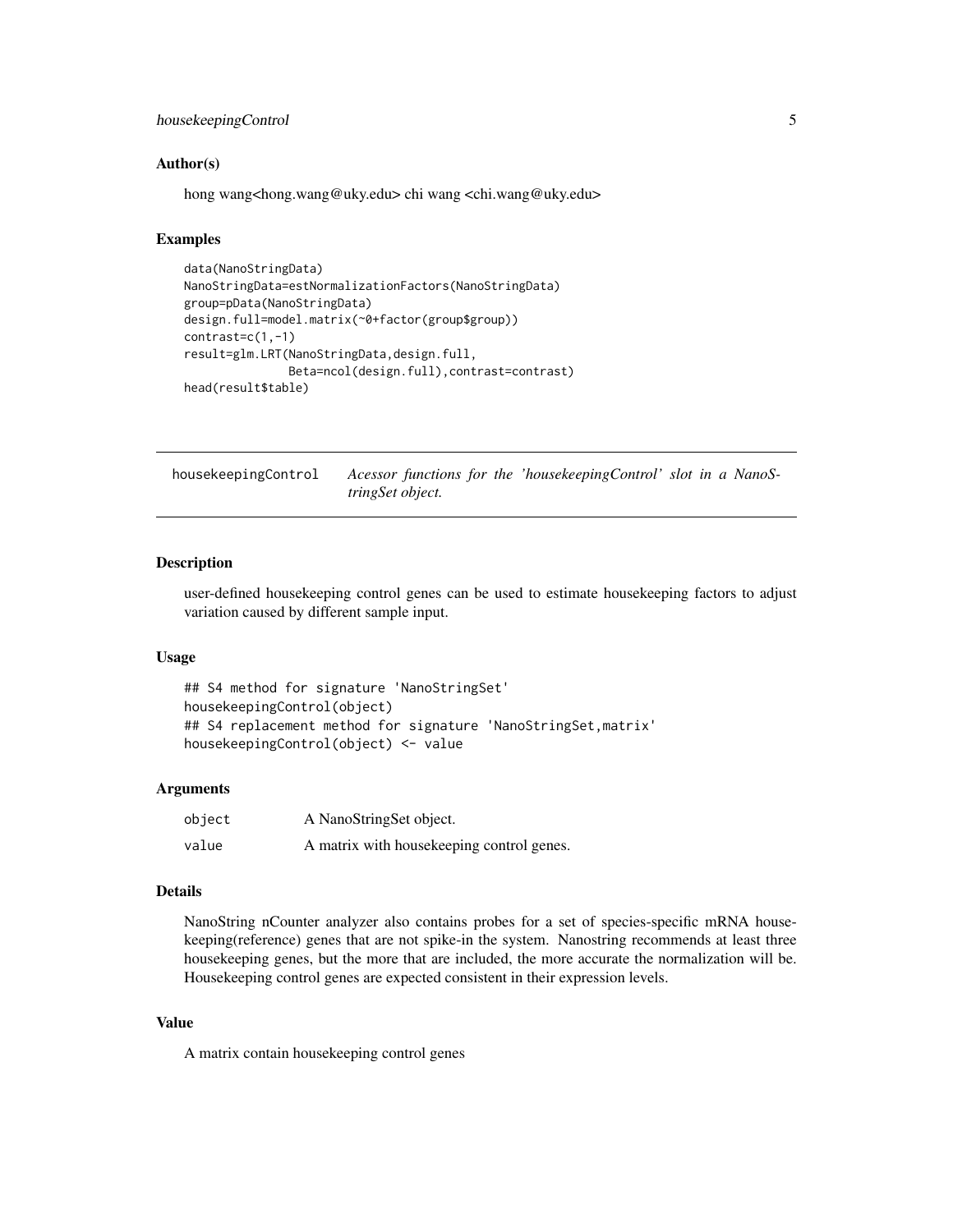#### <span id="page-5-0"></span>Author(s)

Hong Wang <hong.wang@uky.edu> chi wang <chi.wang@uky.edu>

#### See Also

housekeepingFactor

#### Examples

```
data(NanoStringData)
## obtain housekeeping control genes
housekeepingControl(NanoStringData)
```

```
## assign a matrix
n=ncol(exprs(NanoStringData))
r=nrow(housekeepingControl(NanoStringData))
housekeeping=matrix(rpois(r*n,1000),ncol=n)
housekeepingControl(NanoStringData)=housekeeping
```
housekeepingFactor *Acessor functions for the 'housekeepingFactor' slot in a NanoStringSet object.*

#### Description

Housekeeping size factors can be used to adjust the variance caused by different sample input.

#### Usage

```
## S4 method for signature 'NanoStringSet'
housekeepingFactor(object)
## S4 replacement method for signature 'NanoStringSet,numeric'
housekeepingFactor(object) <- value
```
#### Arguments

| object | A NanoStringSet object.                 |
|--------|-----------------------------------------|
| value  | A vector of house keeping size factors. |

### Details

Housekeeping gene normalization corrects for different in sample input between assays, since reference genes are suppose have same expression rate between samples.So the read counts from housekeeping genes, after subtracting background noise and adjusting by positive size factors, that are not expected to vary between samples. If there exist difference, which should be caused by sample input variation.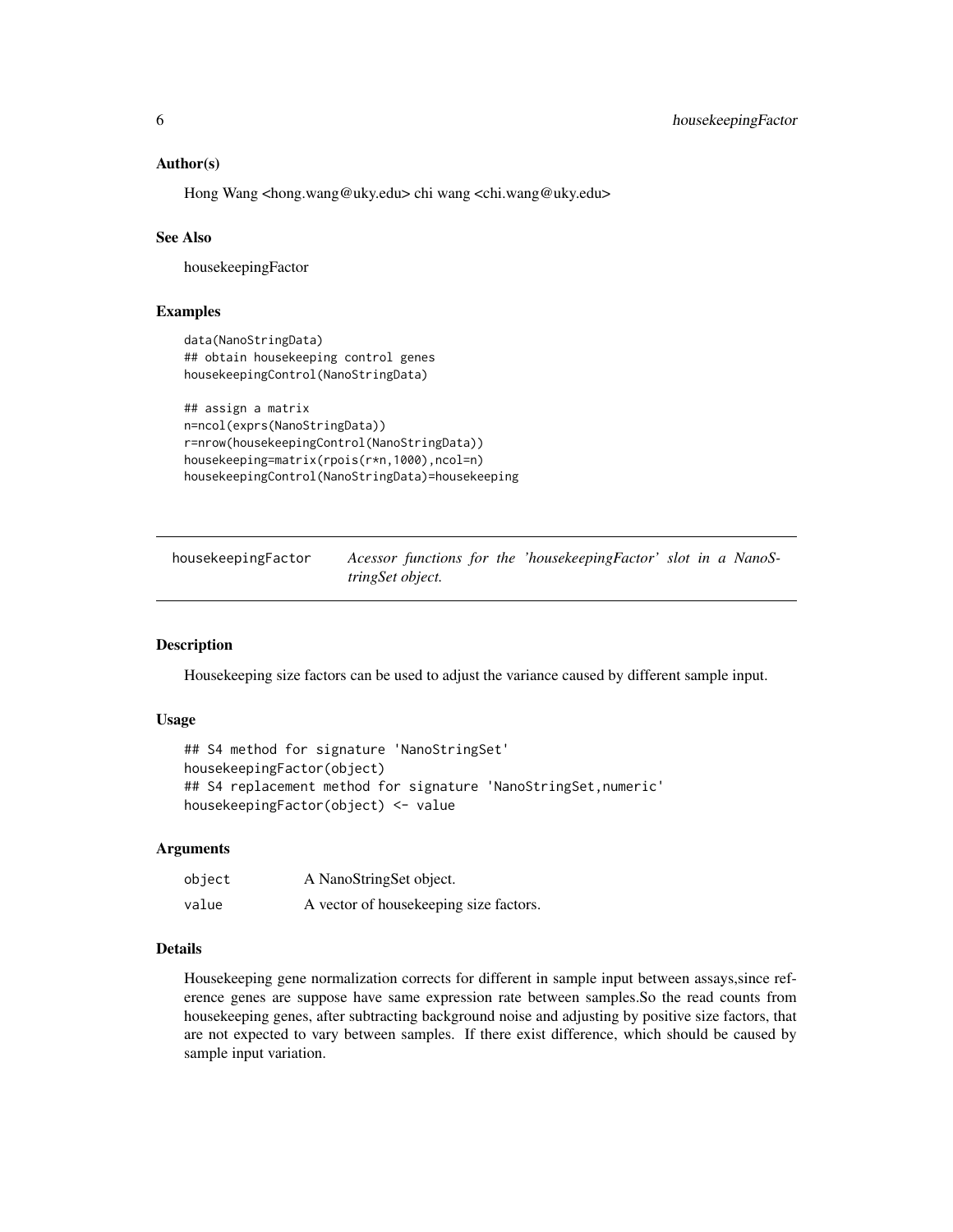### <span id="page-6-0"></span>NanoStringData 7

### Value

A vector contain housekeeping factors

#### Author(s)

Hong Wang <hong.wang@uky.edu> chi wang <chi.wang@uky.edu>

#### See Also

housekeepingControl

#### Examples

```
data(NanoStringData)
## obtain housekeeping factors
housekeepingFactor(NanoStringData)
```

```
## assign a vector
n=ncol(exprs(NanoStringData))
housekeepingFactor(NanoStringData)=rep(1,n)
```
NanoStringData *A real 'NanoStringSet' object.*

### Description

The object is created based on Mori Data with normal and tumor groups and 2 samples in each group. The object contain 599 endogenes, 6 pisitive control, 6 negative control and 4 housekeeping control.

#### Usage

```
data(NanoStringData)
```
### Value

An object of NanoStringSet

### Examples

data(NanoStringData) NanoStringData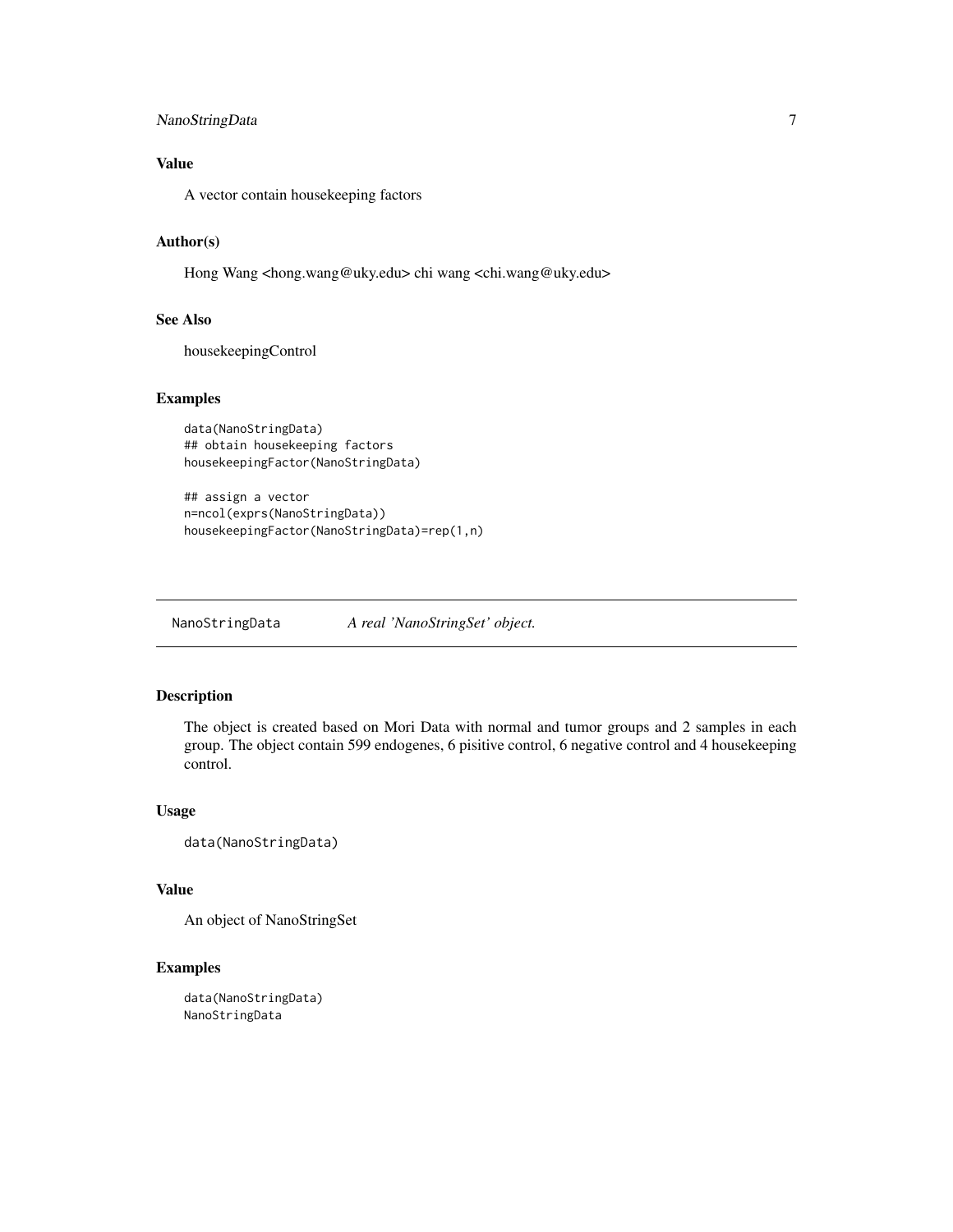<span id="page-7-0"></span>NanoStringDataNormalization

*Normalize NanoStringData*

#### Description

This function is used to get Normalized NanoString Data after adjusting for positive size factors, background noise and housekeeping size factors. Note that the normalized data values should only be used for data exploration / visualization purposes, e.g. drawing a heatmap. To perform differential expression analysis, we recommend users to follow the procedure described in the package vignette.

#### Usage

NanoStringDataNormalization(path=path, header=TRUE, designs)

#### Arguments

| path    | the path of the file which the data are to be read from.                                                                                                                                                                                                                      |
|---------|-------------------------------------------------------------------------------------------------------------------------------------------------------------------------------------------------------------------------------------------------------------------------------|
| header  | a logical value indicating whether the file contains the names of the variables as<br>its first line. If missing, the value is determined from the file format: header is<br>set to TRUE if and only if the first row contains one fewer field than the number<br>of columns. |
| designs | a data frame in which the length of vector matches the column number of<br>NanoStringData                                                                                                                                                                                     |

#### Author(s)

hong wang <hong.wang@uky.edu> tingting zhai <tingting.zhai@uky.edu> chi wang <chi.wang@uky.edu>

#### Examples

```
##path="/Users/NanoStringdiff-Rcode/Data/horbinski.csv"
##designs=data.frame(control=c(0,0,0,1,1,1))
##NanoStringDataNormalization(path=path, header=TRUE, designs)
```
NanoStringSet-class *NanoStringSet object and constructors*

#### Description

The NanoStringSet is a s4 class used to store data from NanoString nCounter analyzer. This class a subclass of ExpressionSet, with six more slots: positiveControl, negativeControl, housekeepingControl, positiveFactor, negativeFactor and housekeepingFactor. The constructor functions createNanoStringSet and createNanoStringSetFromCsv create a NanoStringSet object from two types of input: seperate matrix or csv files. See the vignette for examples of contruction from these two input types.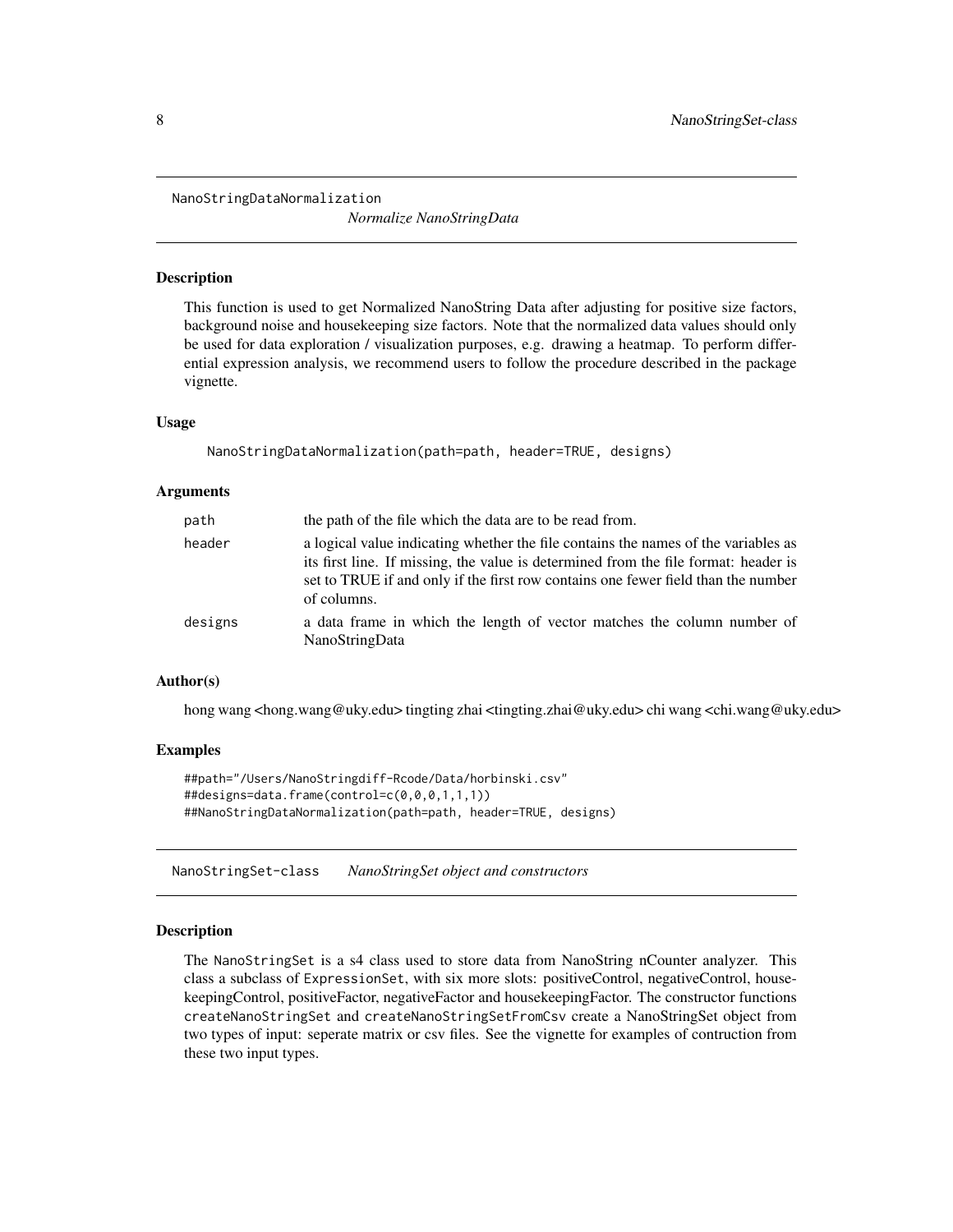#### Usage

```
createNanoStringSet(endogenous,positiveControl,negativeControl,
                housekeepingControl,designs)
```

```
createNanoStringSetFromCsv(path, header=TRUE, designs)
```
### Arguments

| endogenous          | for matrix input: a matrix of non-negative integers of endogenes                                                                                                                                             |
|---------------------|--------------------------------------------------------------------------------------------------------------------------------------------------------------------------------------------------------------|
| positiveControl     |                                                                                                                                                                                                              |
|                     | for matrix input: a matrix of non-negative integers of positive control genes.                                                                                                                               |
|                     | There must have 6 positive control genes order by concentrations form high to                                                                                                                                |
|                     | low                                                                                                                                                                                                          |
| negativeControl     |                                                                                                                                                                                                              |
|                     | for matrix input: a matrix of non-negative integers of negative control genes                                                                                                                                |
| housekeepingControl |                                                                                                                                                                                                              |
|                     | for matrix input: a matrix of non-negative integers of house keeping control                                                                                                                                 |
|                     | genes                                                                                                                                                                                                        |
| designs             | for data.frame input: phenotype data for NanoString nCounter data with at least<br>one column. Each row is one sample, that is the number of rows must equal<br>number of samples or replicates in the data. |
| path                | path to the csy file.                                                                                                                                                                                        |
| header              | a logical value indicating whether the file contains the names of the variables as<br>its first line. The default value is TRUE.                                                                             |

### Value

A NanoStringSet object.

#### Methods

positiveControl, positiveControl<- : Access and set positive control genes.

negativeControl, negativeControl<-: Access and set negative control genes.

housekeepingControl, housekeepingControl<- : Access and set housekeeping control genes.

positiveFactor, positiveFactor<- : Access and set positive factors.

negativeFactor, negativeFactor<- : Access and set negative factors.

housekeepingFactor, housekeepingFactor<- : Access and set housekeeping factors.

### Author(s)

hong wang <hong.wang@uky.edu> chi wang <chi.wang@uky.edu>

#### See Also

positiveControl, negativeControl, housekeepingControl, positiveFactor, negativeFactor, housekeepingFactor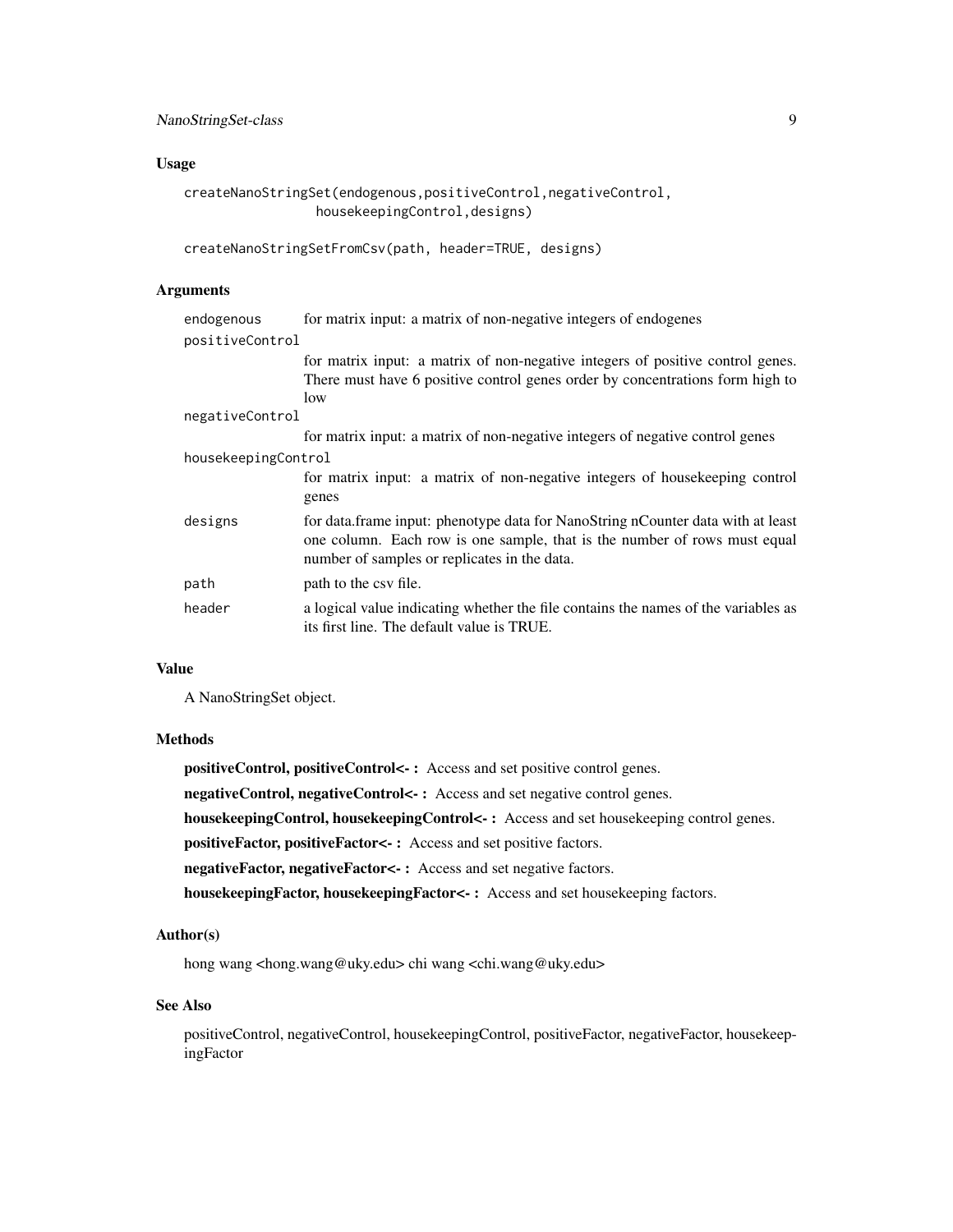### Examples

```
endogenous=matrix(rpois(100,50),25,4)
positive=matrix(rpois(24,c(128,32,8,2,0.5,0.125)*80),6,4)
negative=matrix(rpois(32,10),8,4)
housekeeping=matrix(rpois(12,100),3,4)
designs=data.frame(group=c(0,0,1,1),gender=c("male","female","female","male"),
age=c(20,40,39,37))
NanoStringData=createNanoStringSet(endogenous,positive,negative,
                               housekeeping,designs)
NanoStringData
pData(NanoStringData)
positiveControl(NanoStringData)
head(exprs(NanoStringData))
```

| negativeControl | Acessor functions for the 'negativeControl' slot in a NanoStringSet |  |  |
|-----------------|---------------------------------------------------------------------|--|--|
|                 | <i>object.</i>                                                      |  |  |

#### Description

Negative control genes are provided by nCounter Analyzer which can be used to estimate background noise for each sample.

#### Usage

```
## S4 method for signature 'NanoStringSet'
negativeControl(object)
## S4 replacement method for signature 'NanoStringSet, matrix'
negativeControl(object) <- value
```
### Arguments

| object | A NanoStringSet object.               |
|--------|---------------------------------------|
| value  | A matrix with negative control genes. |

### Details

Each code set in the nCounter Analyzer includes several negatives control genes for which no tranCounterript is expected to be present. We use these spike-in negative control genes to estimate background noise for each sample.

### Value

A matrix contain negative control genes

### Author(s)

Hong Wang <hong.wang@uky.edu> chi wang <chi.wang@uky.edu>

<span id="page-9-0"></span>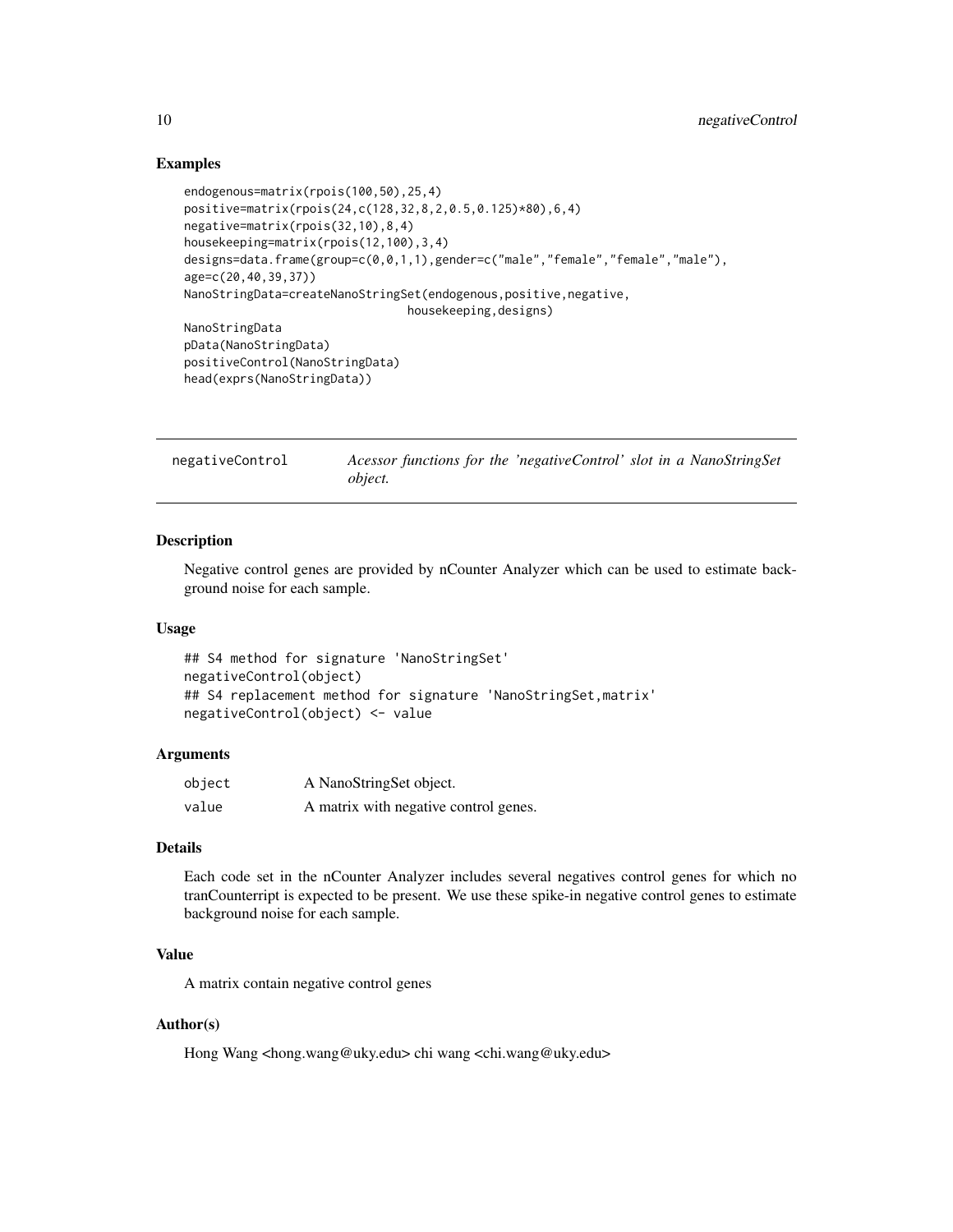#### <span id="page-10-0"></span>negativeFactor 11

#### See Also

negativeFactor

#### Examples

```
data(NanoStringData)
## obtain negative control genes
negativeControl(NanoStringData)
```

```
## assign a matrix
n=ncol(exprs(NanoStringData))
r=nrow(negativeControl(NanoStringData))
negative=matrix(rpois(r*n,10),ncol=n)
negativeControl(NanoStringData)=negative
```
negativeFactor *Acessor functions for the 'negativeFactor' slot in a NanoStringSet object.*

#### **Description**

Negative size factors can be used to adjust background niose for each sample.

#### Usage

```
## S4 method for signature 'NanoStringSet'
negativeFactor(object)
## S4 replacement method for signature 'NanoStringSet, numeric'
negativeFactor(object) <- value
```
### Arguments

| object | A NanoStringSet object.       |
|--------|-------------------------------|
| value  | A vector of background noise. |

#### Details

Accurate estimation of system background is essential for DE detection analysis. Each code set in the nCounter Analyzer includes several negatives control genes for which no tranCounterript is expected to be present. We use these spike-in negative control genes to estimate background noise for each sample

### Value

A vector contain background noise

### Author(s)

Hong Wang <hong.wang@uky.edu> chi wang <chi.wang@uky.edu>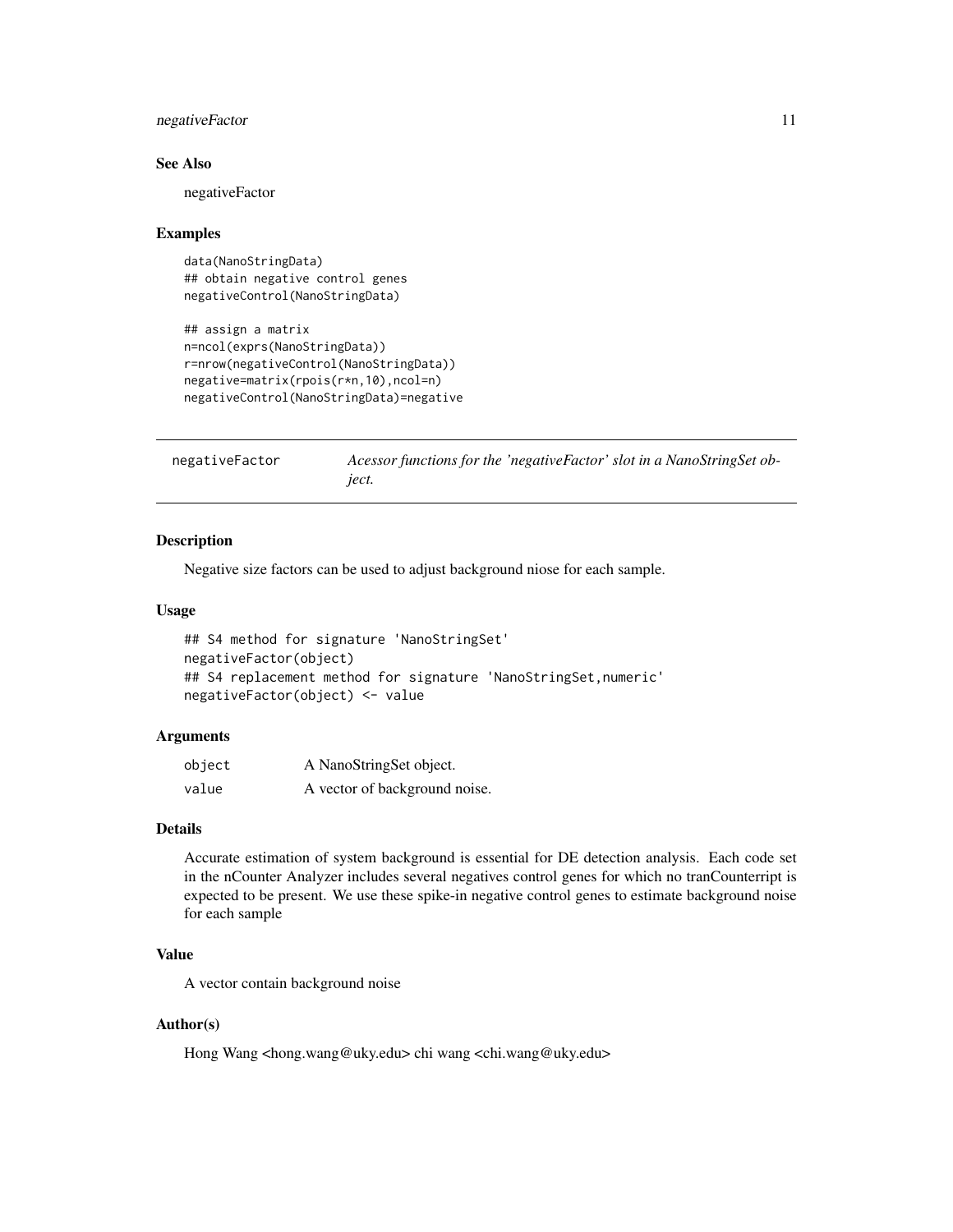### See Also

negativeControl

#### Examples

```
data(NanoStringData)
## obtain negative factors
negativeFactor(NanoStringData)
```

```
## assign a vector
n=ncol(exprs(NanoStringData))
lamda=rpois(n,10)
negativeFactor(NanoStringData)=lamda
```

```
PlotsPositiveHousekeeping
```
*Plots of positive controls and housekeeping genes*

### Description

This function is used to pre-check the expressions of positive controls and housekeeping genes before data analysis. Linear regression plot of positive controls and variation analysis of housekeeping genes are available. The expressions of positive controls are supposed to be linearly related to the concentration of input sample materials, and the expressions of housekeeping genes are supposed to have relatively low variation. Nanostring recommends at least three housekeeping genes, but the more that are included, the more accurate the normalization will be.

#### Usage

PlotsPositiveHousekeeping(path=path, header=TRUE)

#### Arguments

| path   | the path of the file which the data are to be read from.                                                                                                                                                                                                                      |
|--------|-------------------------------------------------------------------------------------------------------------------------------------------------------------------------------------------------------------------------------------------------------------------------------|
| header | a logical value indicating whether the file contains the names of the variables as<br>its first line. If missing, the value is determined from the file format: header is<br>set to TRUE if and only if the first row contains one fewer field than the number<br>of columns. |

### Author(s)

hong wang <hong.wang@uky.edu> tingting zhai <tingting.zhai@uky.edu> chi wang <chi.wang@uky.edu>

### Examples

```
##path="/Users/NanoStringdiff-Rcode/Data/horbinski.csv"
##PlotsPositiveHousekeeping(path=path, header=TRUE)
```
<span id="page-11-0"></span>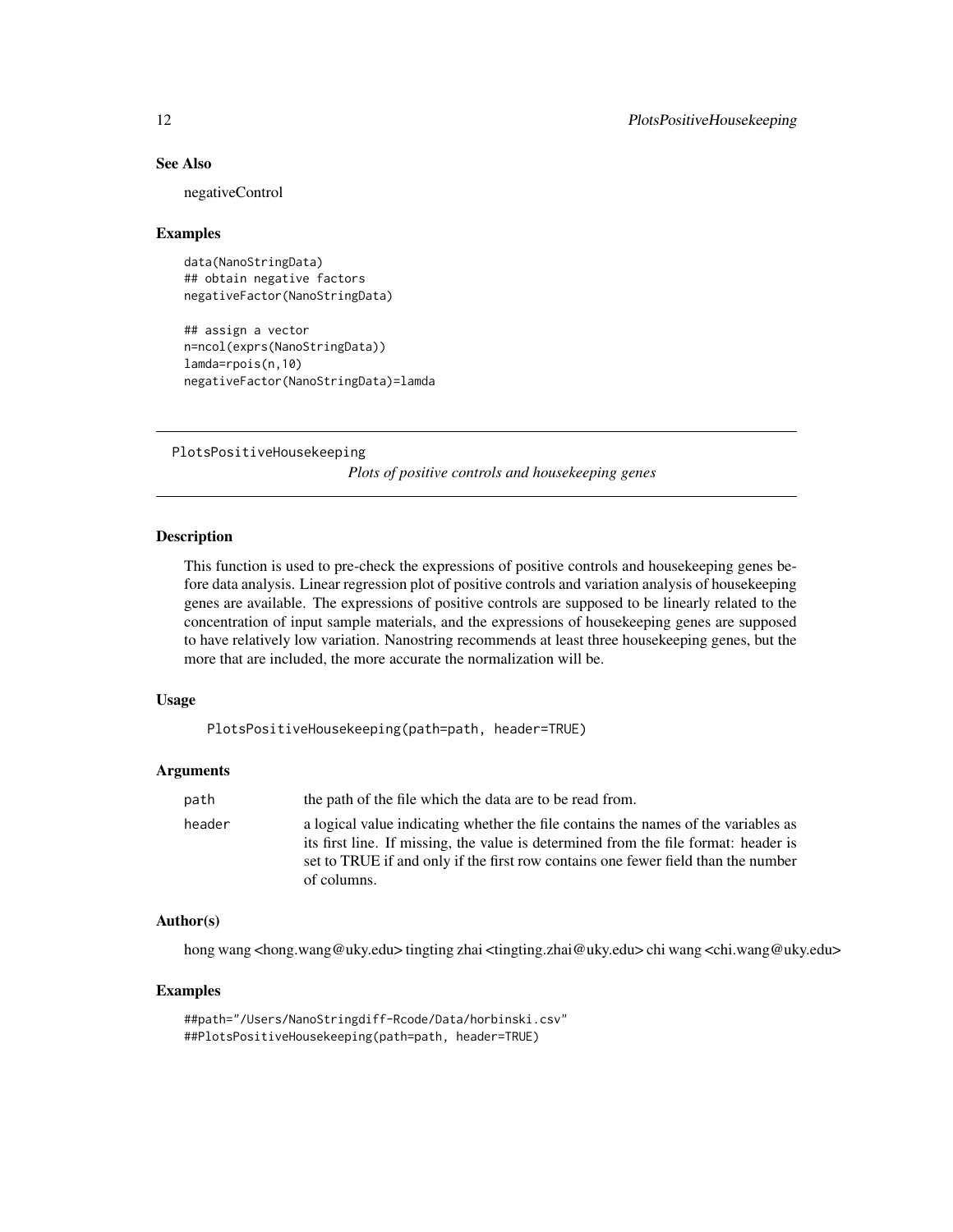<span id="page-12-0"></span>

#### Description

nCounter Analyzer has positive spike-in RNA hybridization controls for each sample which can be used to estimate the overall efficiency of hybridization and recovery for each sample.

#### Usage

```
## S4 method for signature 'NanoStringSet'
positiveControl(object)
## S4 replacement method for signature 'NanoStringSet, matrix'
positiveControl(object) <- value
```
### Arguments

| object | A NanoStringSet object.                   |
|--------|-------------------------------------------|
| value  | A matrix with six positive control genes. |

### Details

Positive control genes are provided by NanoString nCounter technology. For each sample, nCounter provide six positive controls corresponding to six different concentrations in the 30 ul hybridzation: 128fM, 32fM, 8fM, 2fM, 0.5fM, and 0.125fM. Six positive control genes must be order by concentrations from high to low.

#### Value

A matrix contain positive control genes

### Author(s)

Hong Wang <hong.wang@uky.edu> chi wang <chi.wang@uky.edu>

### See Also

positiveFactor

#### Examples

```
data(NanoStringData)
## obtain positive control genes
positiveControl(NanoStringData)
```

```
## assign a matrix
n=ncol(exprs(NanoStringData))
```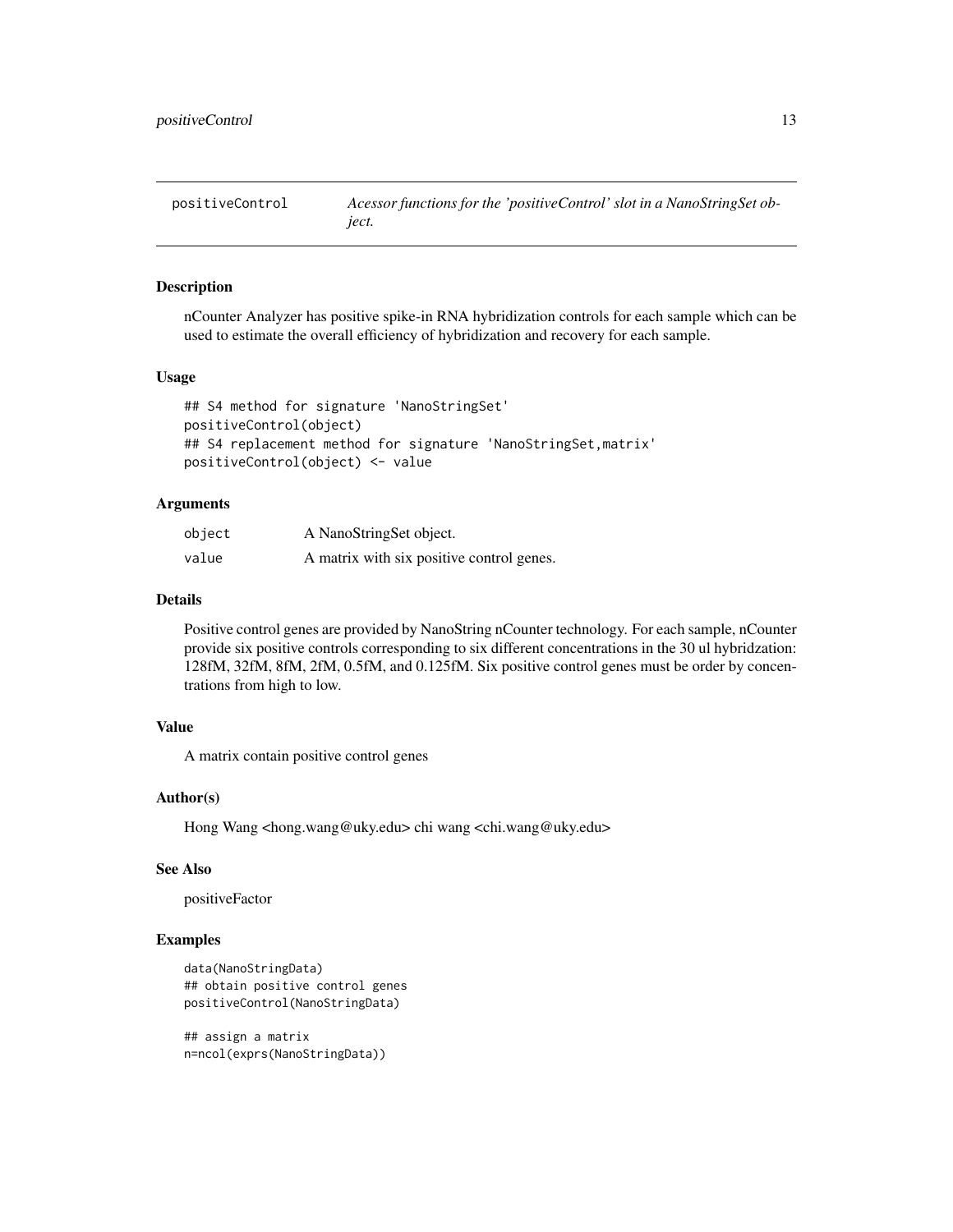```
x=matrix(c(128,32,8,2,0.5,0.125)*80,ncol=1)
positive=matrix(rpois(6*n,x),ncol=n)
positiveControl(NanoStringData)=positive
```

| positiveFactor | Acessor functions for the 'positiveFactor' slot in a NanoStringSet ob- |  |
|----------------|------------------------------------------------------------------------|--|
|                | <i>iect.</i>                                                           |  |

#### Description

Positive size factors can be used to adjust all platform associated sources of variation.

### Usage

```
## S4 method for signature 'NanoStringSet'
positiveFactor(object)
## S4 replacement method for signature 'NanoStringSet, numeric'
positiveFactor(object) <- value
```
#### Arguments

| object | A NanoStringSet object.            |
|--------|------------------------------------|
| value  | A vector of positive size factors. |

### Details

The observed counts including negative control genes and housekeeping control genes might be effect by some experimental factors like hybridization and binding efficiency. In order to get the true rate of gene expression, these variations must be normalized. Positive size factors can normalize this kind of variation.

### Value

A vector contain positive size factors

#### Author(s)

Hong Wang <hong.wang@uky.edu> chi wang <chi.wang@uky.edu>

#### See Also

positiveControl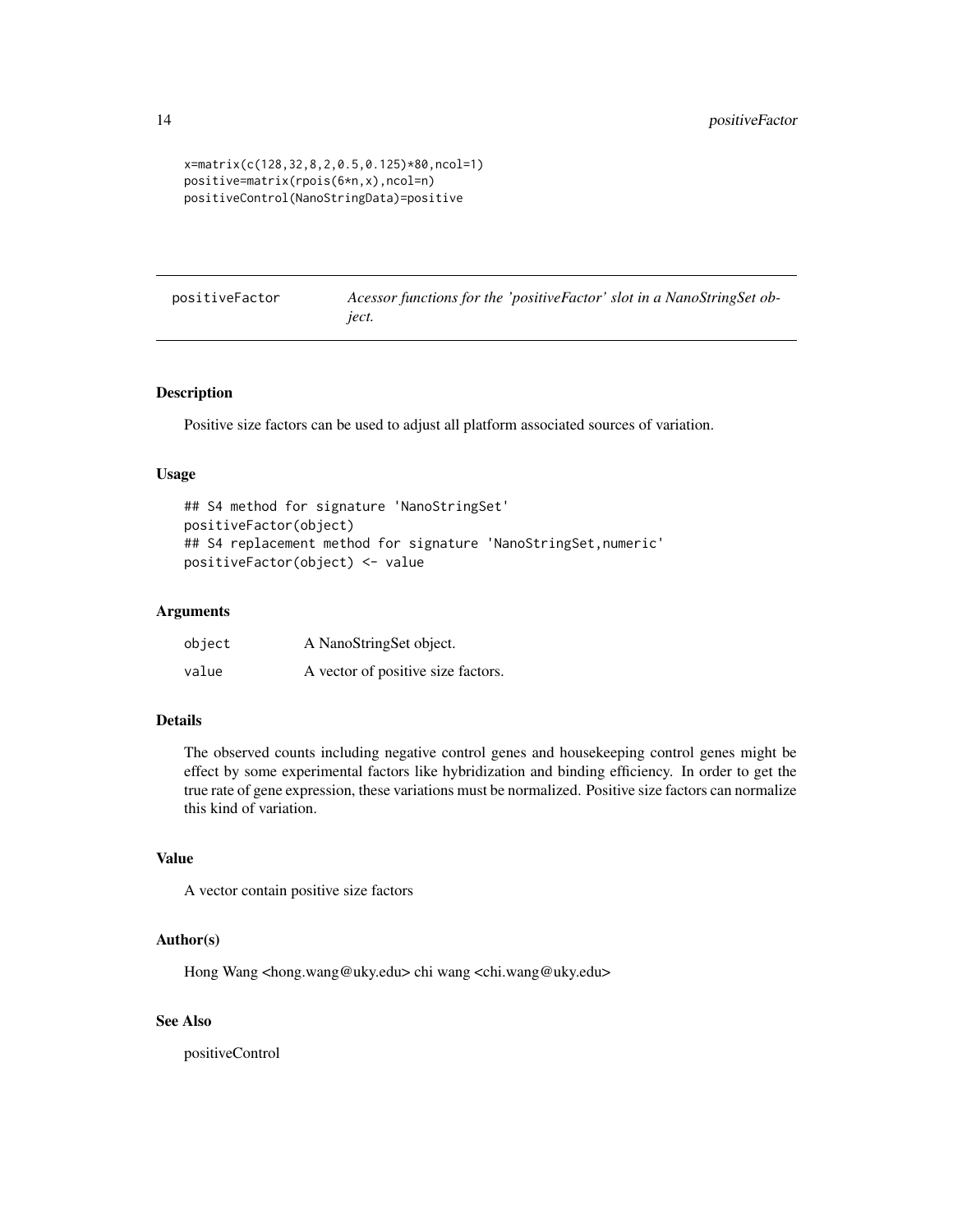### positiveFactor 15

### Examples

```
data(NanoStringData)
## obtain positive factors
positiveFactor(NanoStringData)
```
## assign a vector n=ncol(exprs(NanoStringData)) positiveFactor(NanoStringData)=rep(1,n)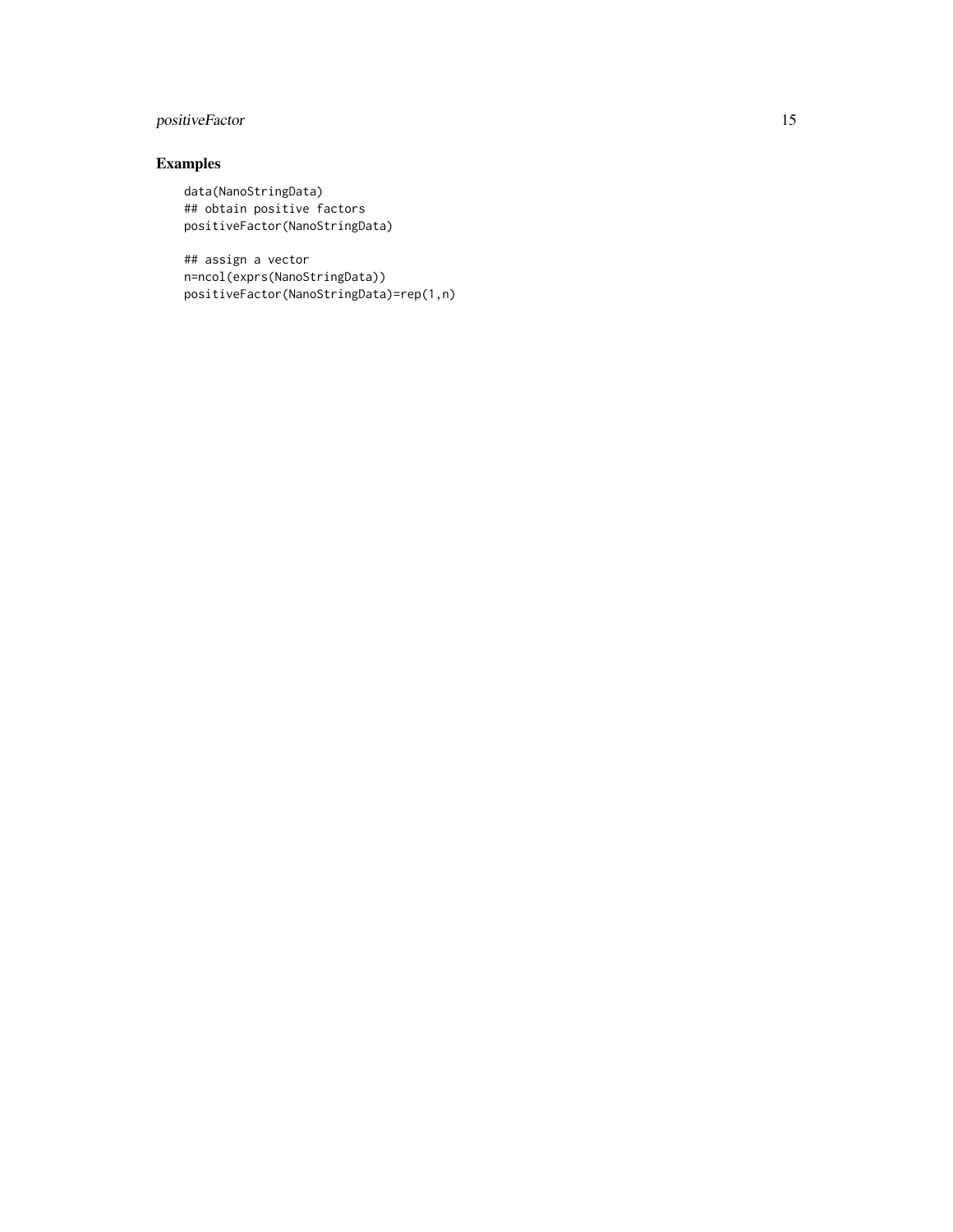## <span id="page-15-0"></span>**Index**

```
∗ Plots, Positive Controls, Housekeeping
        Genes
    PlotsPositiveHousekeeping, 12
∗ classes
    NanoStringSet-class, 8
∗ datasets
    NanoStringData, 7
∗ models
    glm.LRT, 4
∗ normalization
    estNormalizationFactors, 3
    NanoStringDataNormalization, 8
∗ package
    NanoStringDiff-package, 2
createNanoStringSet
        (NanoStringSet-class), 8
createNanoStringSetFromCsv
        (NanoStringSet-class), 8
estNormalizationFactors, 3
estNormalizationFactors,5<br>estNormalizationFactors,estNormalizationFactors-method
        (estNormalizationFactors), 3
glm.LRT, 4
glm.LRT,NanoStringSet-method (glm.LRT),
        4
housekeepingControl, 5
housekeepingControl,NanoStringSet-method
        (housekeepingControl), 5
housekeepingControl<-
        (housekeepingControl), 5
housekeepingControl<-,NanoStringSet,matrix-method
positiveControl<- (positiveControl), 13
        (housekeepingControl), 5
housekeepingFactor, 6
housekeepingFactor,NanoStringSet-method
        (housekeepingFactor), 6
housekeepingFactor<-
        (housekeepingFactor), 6
                                               housekeepingFactor<-,NanoStringSet,numeric-method
                                                        (housekeepingFactor), 6
                                               NanoStringData, 7
                                               NanoStringDataNormalization, 8
                                               NanoStringDataNormalization,NanoStringDataNormalization-me
                                                        (NanoStringDataNormalization),
                                                        8
                                               NanoStringDiff
                                                        (NanoStringDiff-package), 2
                                               NanoStringDiff-package, 2
                                               NanoStringSet (NanoStringSet-class), 8
                                               NanoStringSet-class, 8
                                               negativeControl, 10
                                               negativeControl,NanoStringSet-method
                                                        (negativeControl), 10
                                               negativeControl<- (negativeControl), 10
                                               negativeControl<-,NanoStringSet,matrix-method
                                                        (negativeControl), 10
                                               negativeFactor, 11
                                                        (negativeFactor), 11
                                               negativeFactor<- (negativeFactor), 11
                                               negativeFactor<-,NanoStringSet,numeric-method
                                                        (negativeFactor), 11
                                               PlotsPositiveHousekeeping, 12
                                               PlotsPositiveHousekeeping,PlotsPositiveHousekeeping-method
                                                        (PlotsPositiveHousekeeping), 12
                                               positiveControl, 13
                                               positiveControl,NanoStringSet-method
                                                        (positiveControl), 13
                                               positiveControl<-,NanoStringSet,matrix-method
                                                        (positiveControl), 13
                                               positiveFactor, 14
                                               positiveFactor,NanoStringSet-method
                                                        (positiveFactor), 14
                                               positiveFactor<- (positiveFactor), 14
```